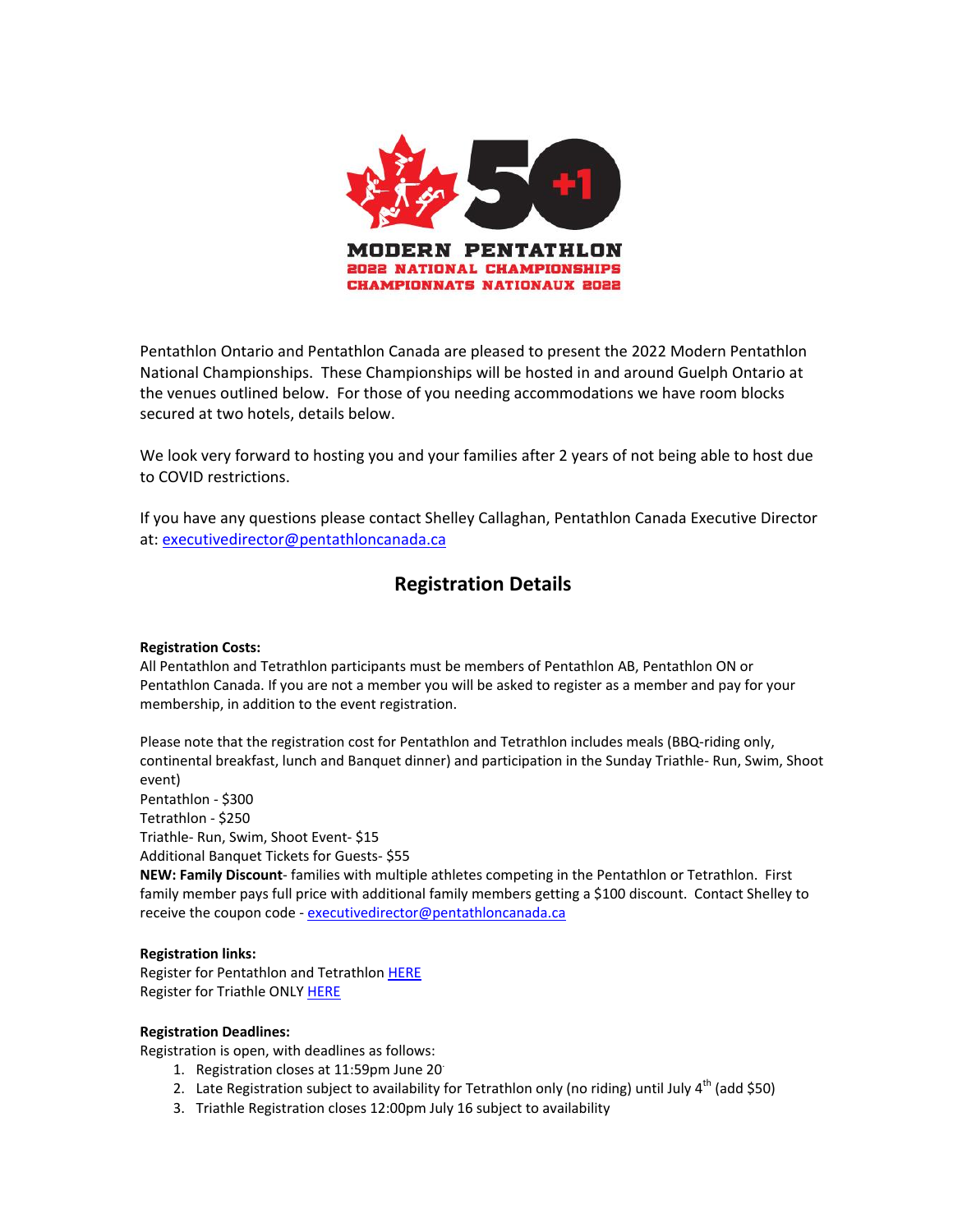**VENUES** Riding **Old Orchard Farm** 12386 First Line Nassagaweya, Moffat, Ontario, Canada L0P 1J0

Fencing, Swimming, Laser-Run **University of Guelph- Gryphons Athletics Centre** 50 East Ring Road, Guelph, ON, CA N1G 2W1

Banquet and Awards Ceremony **York Rd. Kitchen** 648 York Rd, Guelph N1E 6A4

Triathle- Run, Swim, Shoot Event **C3 Canadian Cross Training Club (James Dick Quarry)** 18119 Hurontario St, Caledon Village, ON L7K

### **SCHEDULE OF EVENTS**

Competition will be run in accordance with [UIPM rules.](https://www.uipmworld.org/uipm-rules-and-regulations)

Friday. July 15 **RIDING** 3:30pm Course open for walking 4:30pm Horse demo ride, horse draw and riding to follow

Saturday, July 16 **TECHNICAL Meeting** 8:30am **West Gym** For all coaches and officials.

## **FENCING**

9:00am- 12:00pm **West Gym** Format for this event is single-touch bouts with groupings based on registrations.

#### **SWIMMING**

12:30 – 2:00pm **Gold Pool** Athlete check-in on deck. Spectators, please seat in the upper viewing area.

## **LASER RUN**

2:00 – 5:30pm **Gryphon Fieldhouse**

**Banquet and Awards Ceremony** 7:00-9:30pm **York Rd. Kitchen** Cost of Dinner included in athlete registration. Additional tickets can be purchased for \$55 each. Cash Bar.

Sunday, July 17